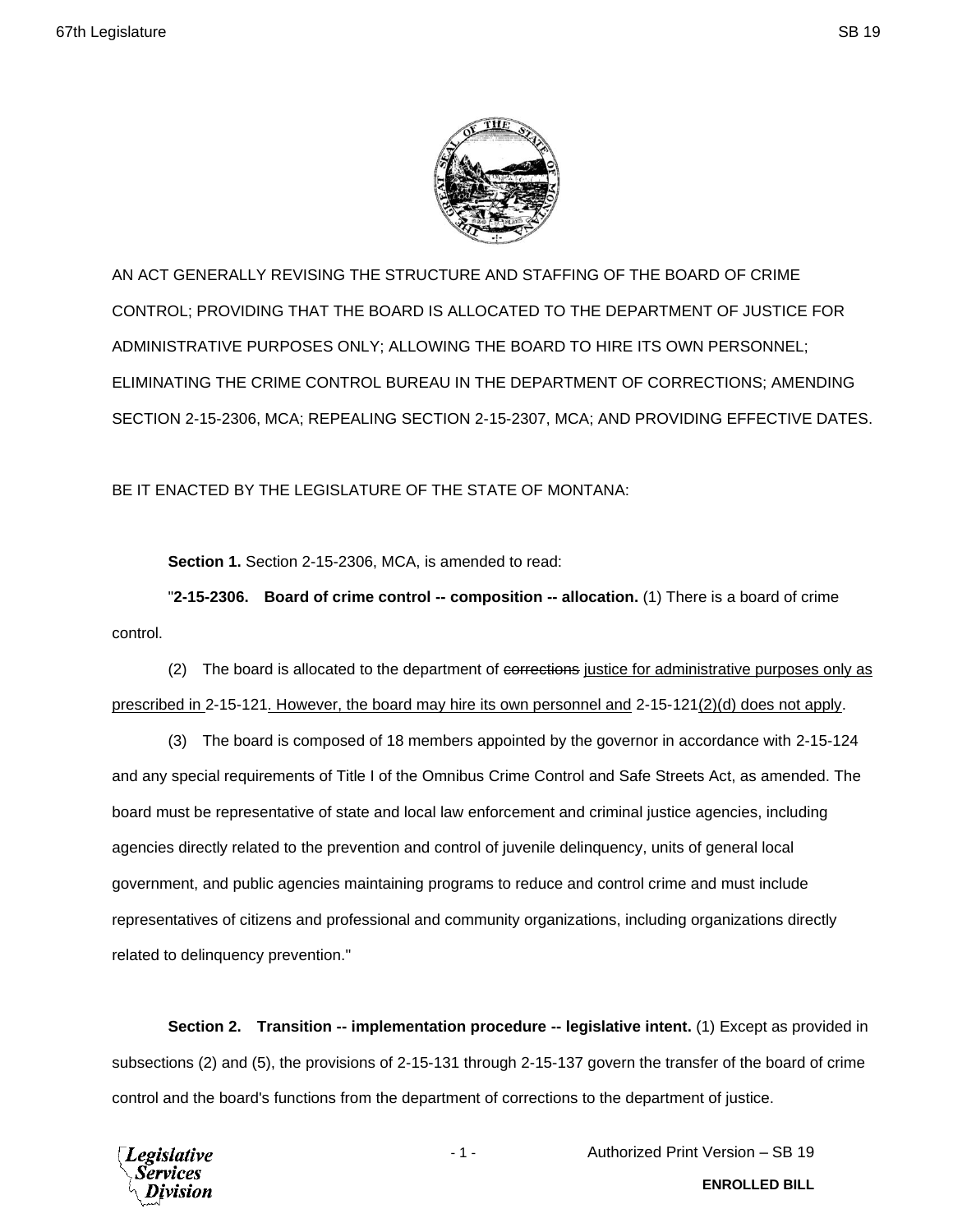(2) The staff of the board of crime control, the department of justice, and the department of corrections shall develop a transition plan to allow for the least impactful transition of the board to the department of justice. The plan must be presented to the law and justice interim committee no later than June 30, 2021.

(3) From July 1, 2021, to December 31, 2021, the staff of the board of crime control, in collaboration with the department of justice, shall implement the plan to fully transition the board to the department of justice by January 1, 2022, in a manner that ensures the least amount of:

(a) delay in grant recipients receiving funds;

(b) impact in reporting for affected grant recipients; and

(c) impact for transitioning grants between DUNS numbers with the federal government.

(4) To the extent transferring a grant from the department of corrections to the department of justice jeopardizes the grant, as determined by the budget director, the grant may not be transferred to the department of justice.

(5) It is the intent of the legislature that the board of crime control operate within its current level of funding during the transition. Within those funds, the board may add or eliminate staff positions as the board determines to be necessary, subject to the provisions of 2-15-131.

(6) The department of justice shall report at least three times to the law and justice interim committee during the biennium beginning July 1, 2021, on the progress of the transition implementation.

**Section 3. Repealer.** The following section of the Montana Code Annotated is repealed:

2-15-2307. Crime control bureau.

**Section 4. Directions to code commissioner.** (1) Section 2-15-2306 is intended to be renumbered and recodified as an integral part of Title 2, chapter 15, part 20.

(2) The code commissioner is instructed to change internal references within and to the renumbered section in the Montana Code Annotated, including within sections enacted or amended by the 2021 legislature, to reflect the new section number assigned to the section pursuant to this section.

**Section 5. Effective dates.** (1) Except as provided in subsection (2), [this act] is effective July 1,



- 2 - Authorized Print Version – SB 19

**ENROLLED BILL**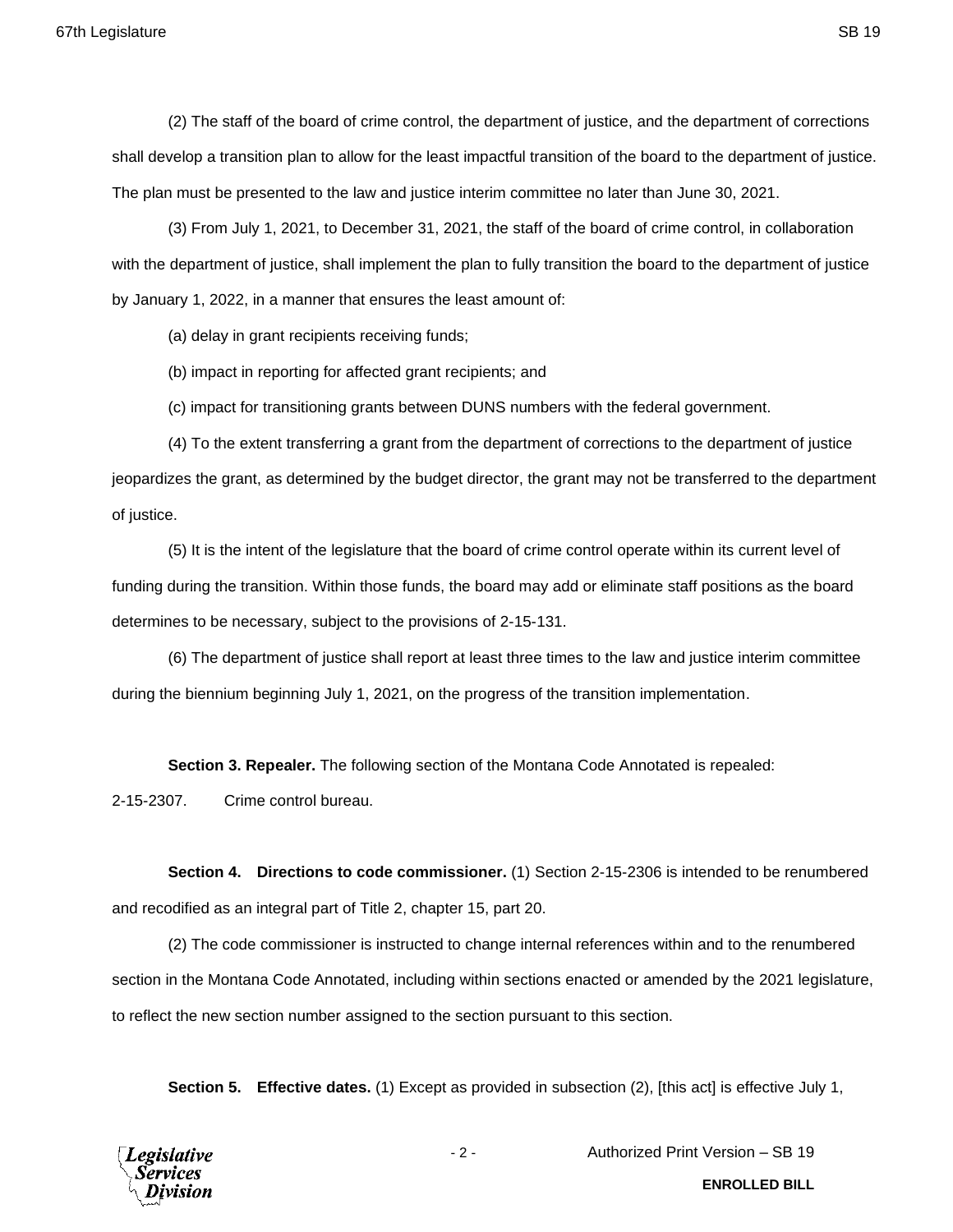2021.

(2) [Section 2 and this section] are effective on passage and approval.

- END -

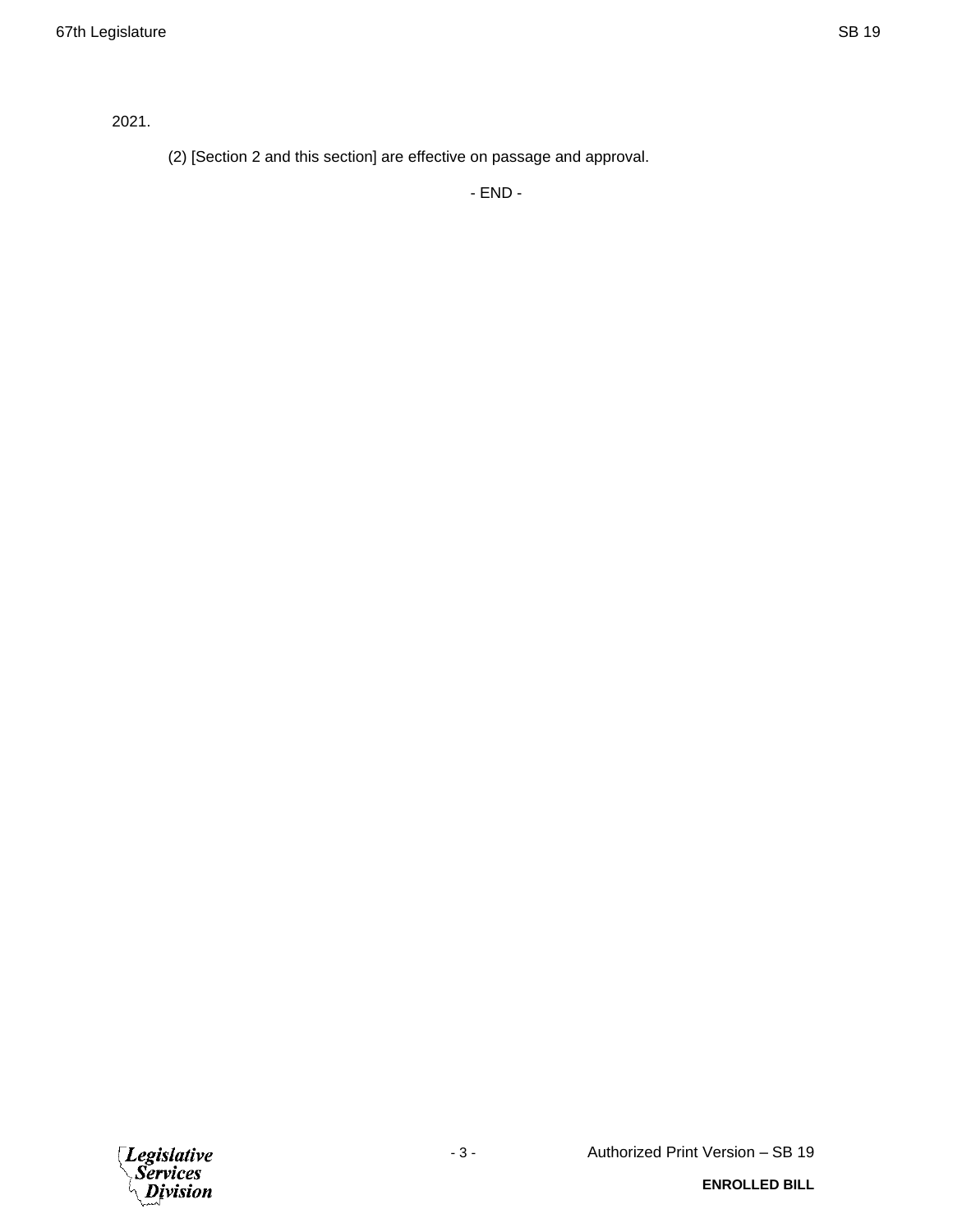I hereby certify that the within bill,

SB 19, originated in the Senate.

Secretary of the Senate

President of the Senate

| Signed this |      |
|-------------|------|
|             |      |
|             | ≀מ∩פ |

\_\_\_\_\_\_\_\_\_\_\_\_\_\_\_\_\_\_\_\_\_\_\_\_\_\_\_\_\_\_\_\_\_\_\_\_\_\_\_\_\_\_\_

\_\_\_\_\_\_\_\_\_\_\_\_\_\_\_\_\_\_\_\_\_\_\_\_\_\_\_\_\_\_\_\_\_\_\_\_\_\_\_\_\_\_\_

\_\_\_\_\_\_\_\_\_\_\_\_\_\_\_\_\_\_\_\_\_\_\_\_\_\_\_\_\_\_\_\_\_\_\_\_\_\_\_\_\_\_\_

Speaker of the House

| Signed this | dav  |
|-------------|------|
|             | 2021 |